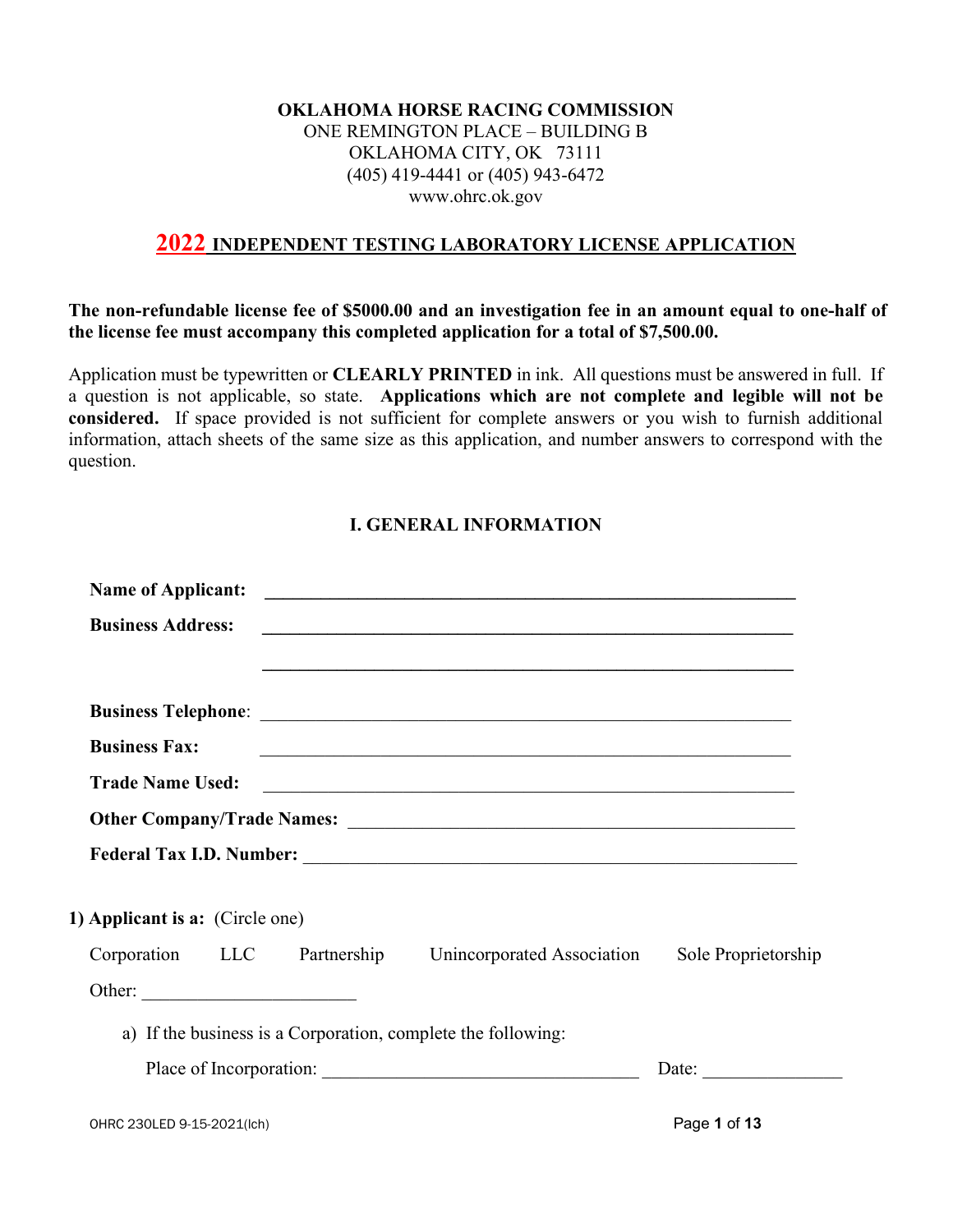|  |  | b) List other states or jurisdictions where domesticated or otherwise recognized to do business: |
|--|--|--------------------------------------------------------------------------------------------------|
|  |  |                                                                                                  |

|            | c) Has this company filed with the Oklahoma Secretary of State as a corporation or as an assumed<br>business name (DBA) conducting business in Oklahoma? |
|------------|----------------------------------------------------------------------------------------------------------------------------------------------------------|
| $\Box$ Yes | $\Box$ No                                                                                                                                                |
| Documents. | d) Attach as Exhibit A, a certified copy of Articles of Incorporation/Partnership Agreement/LLC                                                          |
|            |                                                                                                                                                          |
|            | 2) Is Applicant a publicly traded corporation?                                                                                                           |

| <b>Full Name</b> | <b>City, State, Country of Residence</b> |
|------------------|------------------------------------------|
|                  |                                          |
|                  |                                          |
|                  |                                          |
|                  |                                          |
|                  |                                          |
|                  |                                          |
|                  |                                          |
|                  |                                          |
|                  |                                          |

Personal Disclosure History form (Enclosed).

 $2)$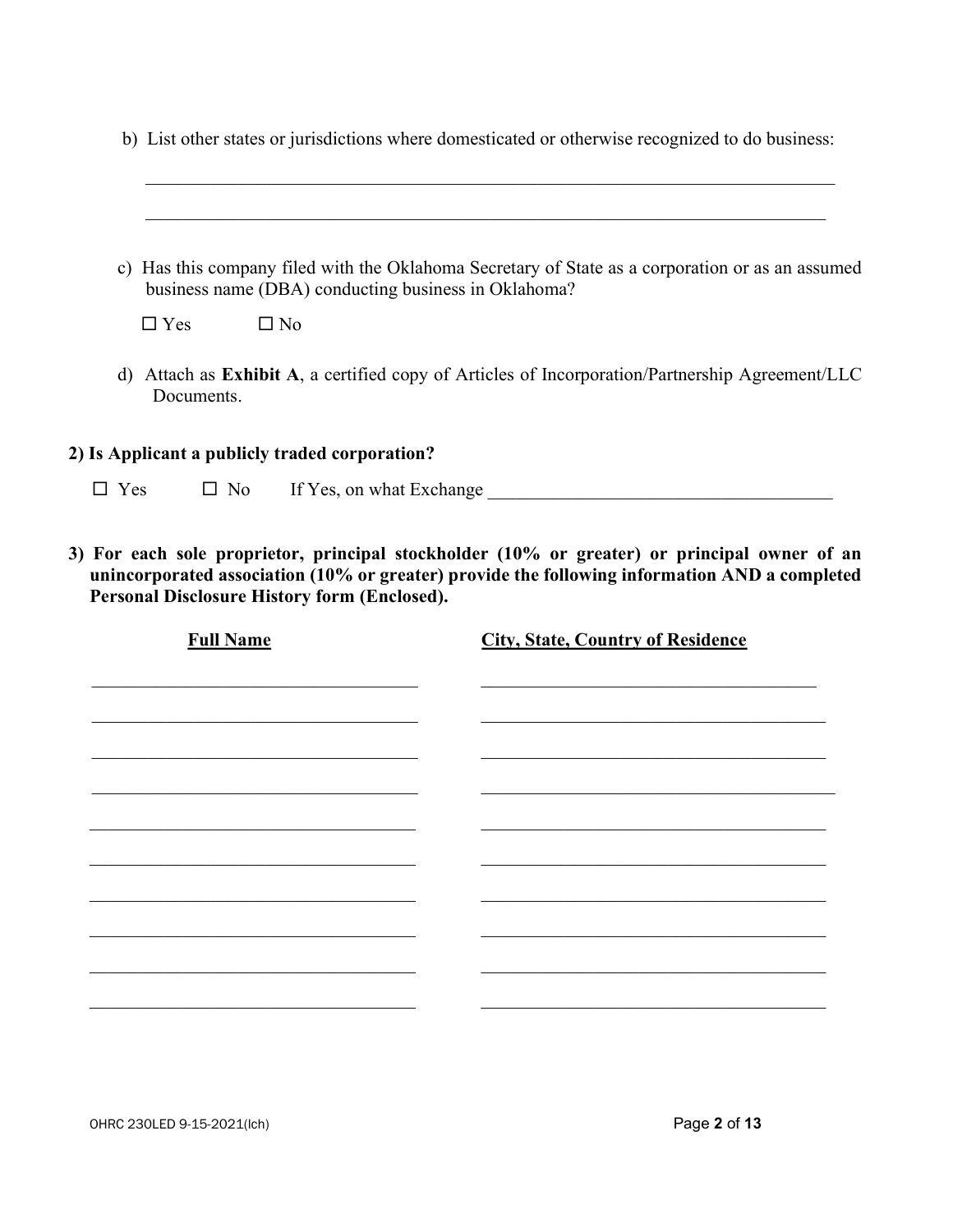4) For each Officer and/or Director of the corporation, each member of an LLC, or each partner of a partnership, provide the following information AND a completed Personal Disclosure History form (Enclosed).

| <b>Full Name and Position Held</b> | <b>City, State, Country of Residence</b> |
|------------------------------------|------------------------------------------|
|                                    |                                          |
|                                    |                                          |
|                                    |                                          |
|                                    |                                          |
|                                    |                                          |
|                                    |                                          |
|                                    |                                          |
|                                    |                                          |
|                                    |                                          |
|                                    |                                          |
|                                    |                                          |
|                                    |                                          |
|                                    |                                          |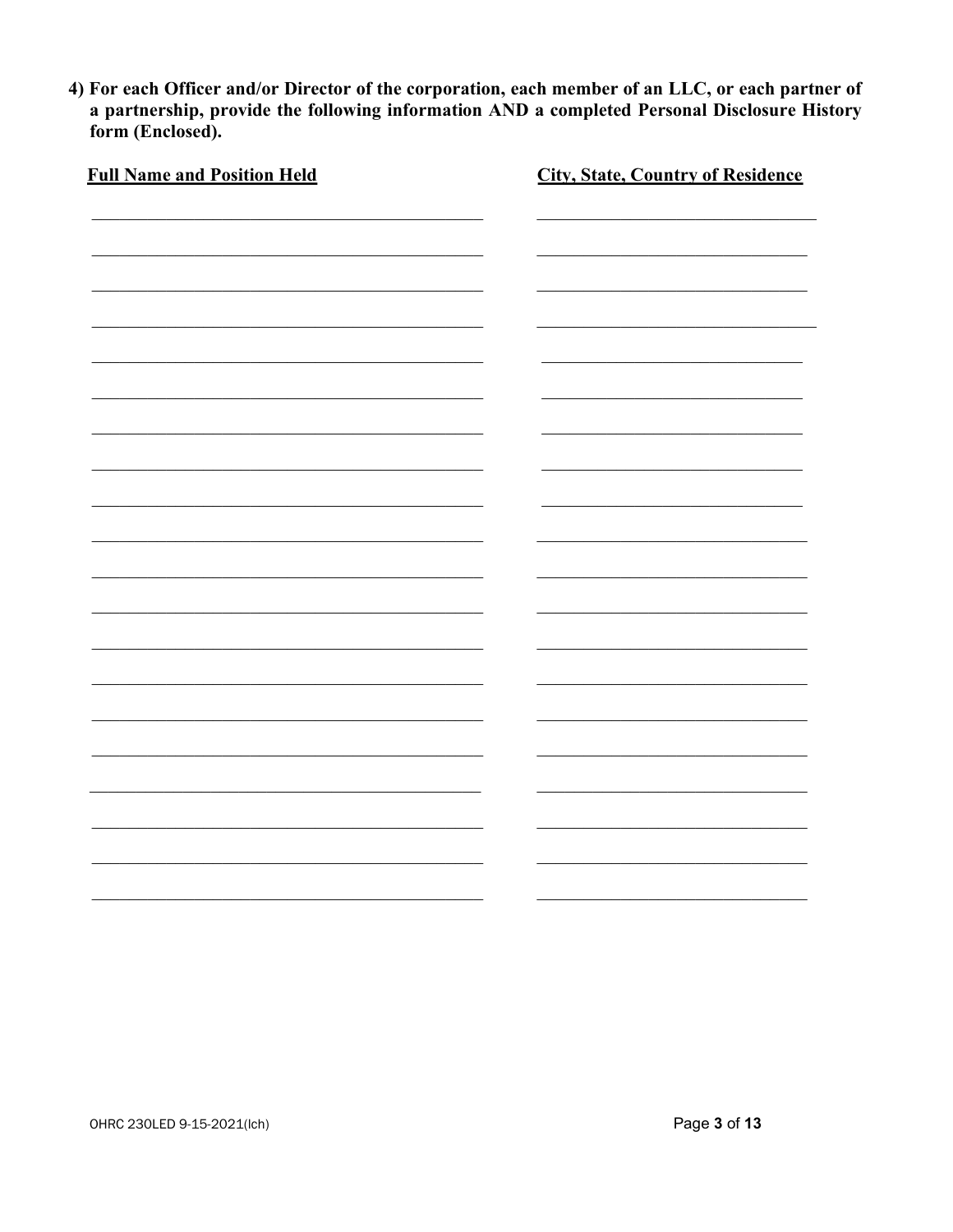#### 5) For the testing laboratory and its parent corporation or any other intermediary affiliate, if any, provide the following:

a) For each criminal proceeding in which Applicant, parent corporation or any other intermediary affiliate is or has been a party, provide the following information:

| <b>Jurisdiction</b> | <b>Case Number</b> | <b>Violation(s) Charged</b> | <b>Disposition</b> |
|---------------------|--------------------|-----------------------------|--------------------|
|                     |                    |                             |                    |
|                     |                    |                             |                    |
|                     |                    |                             |                    |
|                     |                    |                             |                    |

#### For each case listed above provide certified copies of the charge and disposition documents.

b) For each civil law suit or administrative or regulatory action in which Applicant, parent corporation or any other intermediary affiliate is or was a party, provide the following information:

| <b>Jurisdiction</b> | <b>Case Number</b> | <b>Violation(s) Charged</b> | <b>Disposition</b> |
|---------------------|--------------------|-----------------------------|--------------------|
|                     |                    |                             |                    |
|                     |                    |                             |                    |
|                     |                    |                             |                    |
|                     |                    |                             |                    |
|                     |                    |                             |                    |

#### For each action provide copies of the complaint or petition and final judgment, orders, decrees or settlement documents.

- c) For each jurisdiction in which Applicant, parent corporation or any other intermediary affiliate has been incorporated, domesticated or otherwise recognized to do business, provide evidence of good standing.
- d) Provide a copy of Applicant's last three (3) years federal tax returns.

## 6) Attach the following documents:

- a) Attach as Exhibit B, the most recent audited financial statement reflecting the Applicant's current assets (including investments in affiliated entities), loans and advance receivable, fixed assets and current liabilities, including loans and advances payable and long-term debt and equity.
- b) Attach as Exhibit C, audited financial statements for the past two (2) years.
- c) As Exhibit D, provide balance sheets and profit and loss statements for the three Fiscal Years immediately preceding this application date OR if the period of organization is less than three (3) years, provide balance sheets and profit and loss statements for the period of organization. If the period of organization is less than one full Fiscal Year OR if the organization acquires or is to acquire the majority of its assets within the current Fiscal Year, financial information for the current Fiscal Year must be provided in the exhibit.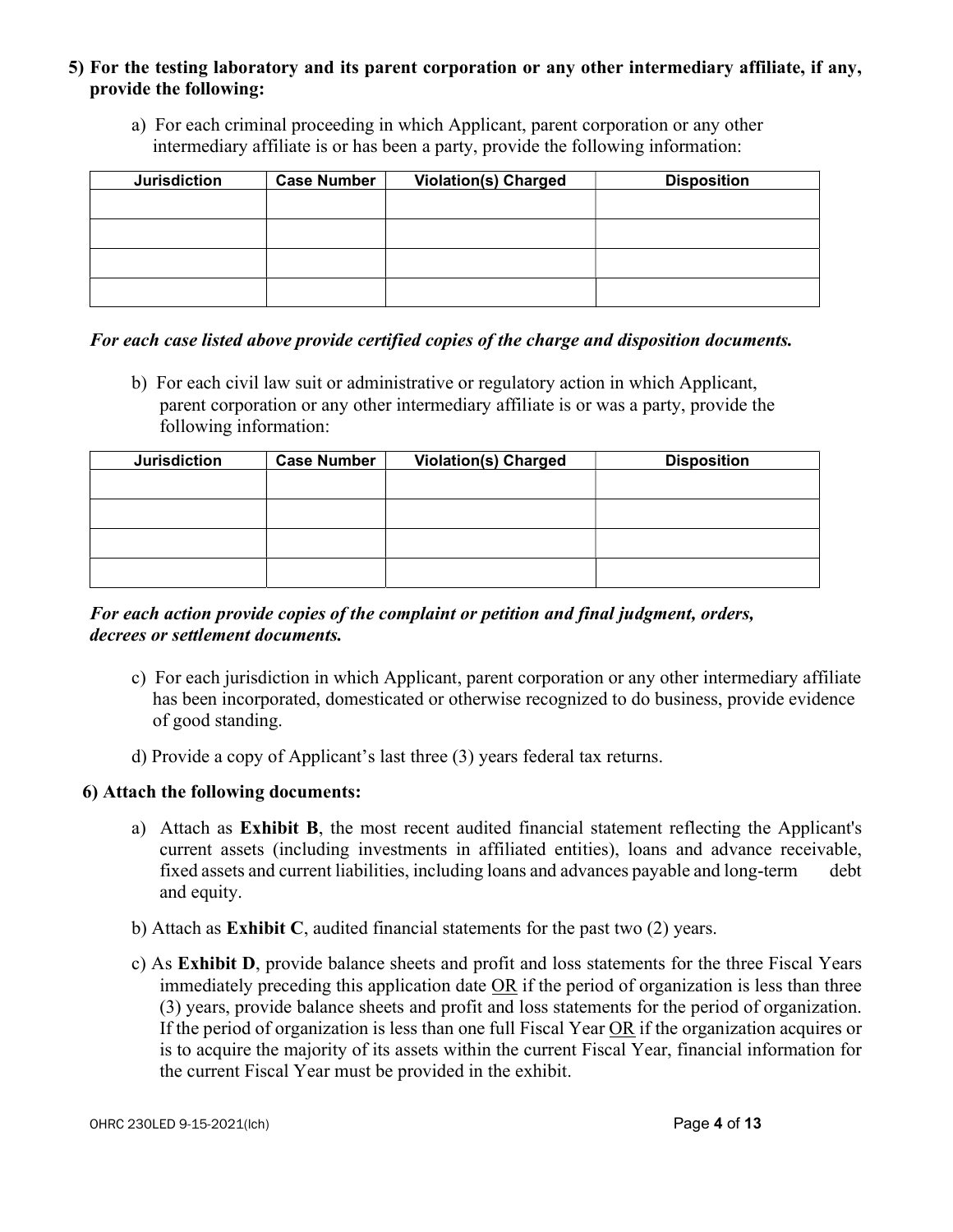- d) Attach as Exhibit E, the Applicant's most recent Annual Report.
- e) List as Exhibit F, the following information for all of Applicant's bank account(s) and complete a Request for Financial Records and Release From Liability form (page 13) for each financial institution.
	- 1. Name and address of bank
	- 2. Name of account holder and account number
	- 3. Bank's telephone number
	- 4. Bank's e-mail address
- f) List as Exhibit G, the following information for all of Applicant's loans and complete a Request for Financial Records and Release From Liability form (page 13) for each lender.
	- 1. Name and address of lender
	- 2. Name of debtor and account/loan number
	- 3. Original loan amount and current outstanding balance
	- 4. Lender's telephone number
	- 5. Lender's e-mail address
- 7) Has the Applicant, the applicant's parent company or any other intermediary affiliate of applicant ever filed a bankruptcy petition, had such a petition filed against it, or had a receiver, fiscal agent, trustee, reorganization trustee or similar person appointed for it?

 $\Box$  Yes  $\Box$  No

If yes, provide jurisdiction and case number, and attach final Orders from each bankruptcy proceeding.

| <b>Jurisdiction (State)</b> | <b>Case Number</b> |  |
|-----------------------------|--------------------|--|
|                             |                    |  |
|                             |                    |  |
|                             |                    |  |
|                             |                    |  |
|                             |                    |  |
|                             |                    |  |
|                             |                    |  |

8) Does the Applicant, the applicant's parent company or any other intermediary affiliate of applicant now own, has it ever owned, or does it otherwise derive a benefit from, assets held outside the United States, whether held in the business' name or other name, on its behalf or for another entity, or through other business entities, or in trust, or in any other fashion or status?

 $\Box$  Yes  $\Box$  No

If yes, provide details on a separate sheet.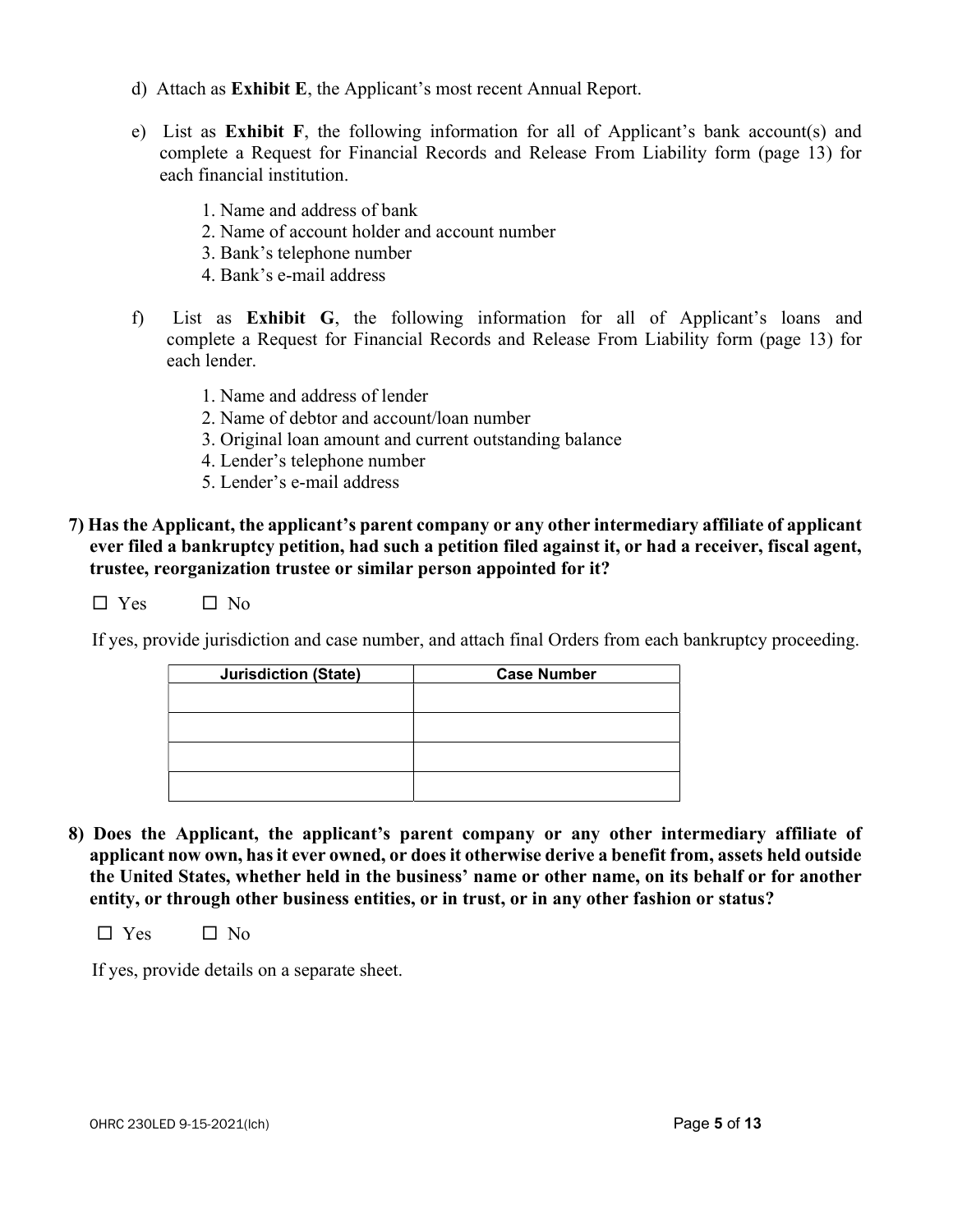9) Has the Applicant, parent corporation or any other intermediary affiliate ever held a financial interest in a gambling venture, including but not limited to, a race track, dog track, lottery, casino, bookmaking operation, pari-mutuel operation, gaming machine manufacturer or distributor?

 $\Box$  Yes  $\Box$  No

If yes, list all businesses.

| <b>Address</b> | Dates of operation |
|----------------|--------------------|
|                |                    |
|                |                    |
|                |                    |
|                |                    |
|                |                    |

- 10) Has the Applicant ever been the subject of any settlement, order, judgment or decree of any federal or state authority barring, suspending, or otherwise limiting its right to engage in any professional or business practice or activity?
	- $\Box$  Yes  $\Box$  No

If yes, attach as Exhibit H, a copy of the Order, Judgment, Decree or Settlement.

- 11) Has the Applicant ever been the subject of any order, settlement, judgment or decree of any court of competent jurisdiction permanently or temporarily enjoining its right to engage in any professional or business practice or activity?
	- $\square$  Yes  $\square$  No

If yes, attach as Exhibit I, a copy of the Order, Judgment, Decree or Settlement.

- 12) Do you know of any economic interest held in your business by any person employed by the State of Oklahoma or who is an official of the State of Oklahoma?
	- $\Box$  Yes  $\Box$  No

If yes, provide name, address, phone number and position held.

- 13) Does the Applicant have any financial interest or ownership in any known Oklahoma gaming vendor or contractor?
	- $\Box$  Yes  $\Box$  No

If yes, provide name, address, phone number and explanation of ownership interest.

14) Does the Applicant have a joint venture or other contractual agreement with any entity to supply any private businesses, Indian Tribes, states or jurisdiction with gaming goods or services?

 $\Box$  Yes  $\Box$  No If yes, attach as Exhibit J, all agreements.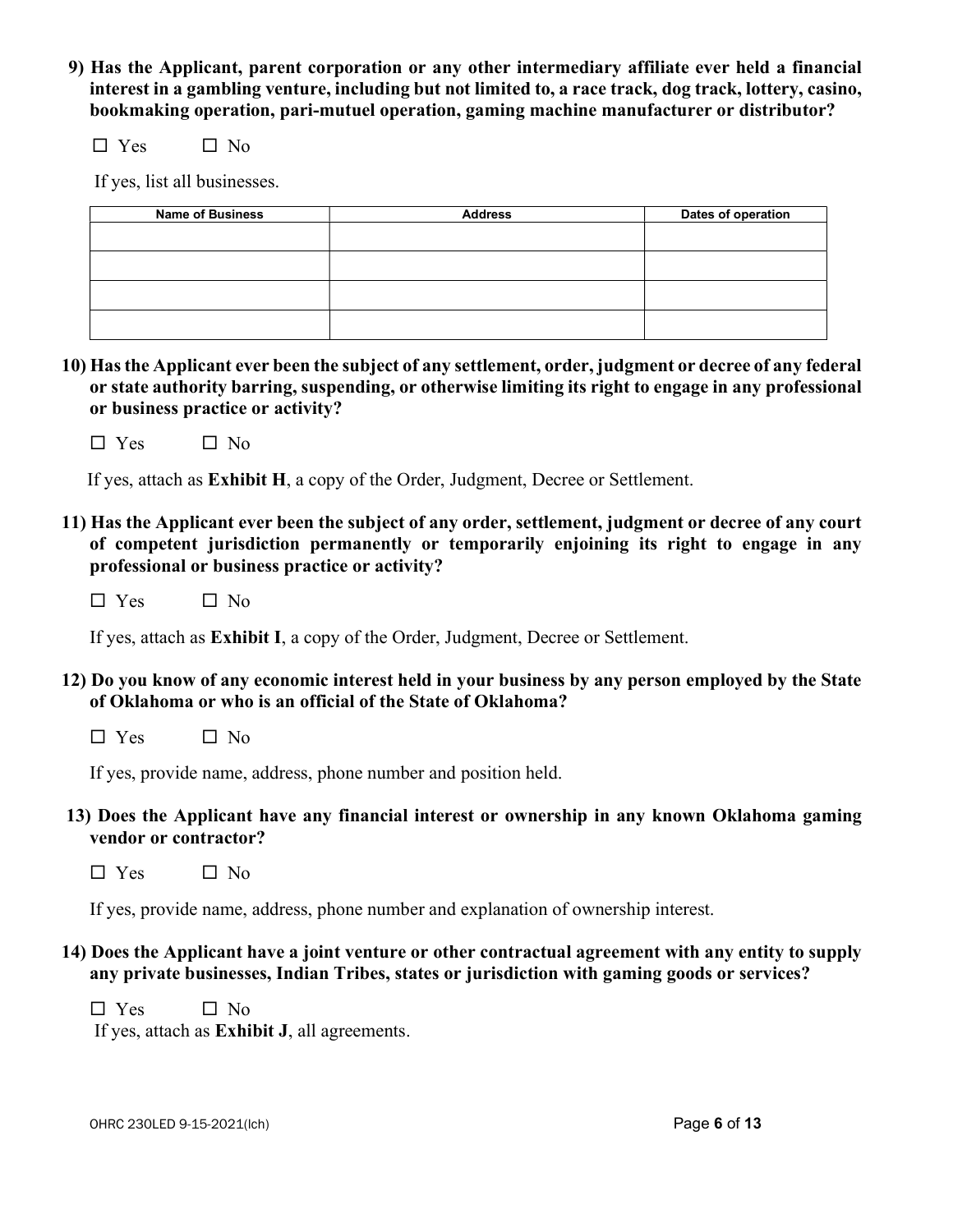## II. GENERAL OPERATION HISTORY

#### 1) Applicant must provide the following information for each of the last three years:

a) Address of main office and testing facility and number of square feet used for testing:

| 20                                                                                                                                                                                                                                         |                                               |                    |
|--------------------------------------------------------------------------------------------------------------------------------------------------------------------------------------------------------------------------------------------|-----------------------------------------------|--------------------|
| Address                                                                                                                                                                                                                                    |                                               | No. of Square Feet |
| 20<br><u> 1980 - Johann Barbara, martxa alemaniar arg</u><br>Address                                                                                                                                                                       |                                               | No. of Square Feet |
| 20<br>Address                                                                                                                                                                                                                              |                                               | No. of Square Feet |
| b) Addresses of all satellite offices, if any, and number of square footage:                                                                                                                                                               |                                               |                    |
| 20<br><u> 1989 - Johann John Stone, market fan it fjort fan it fjort fan it fjort fan it fjort fan it fjort fan it fjort fan it fjort fan it fjort fan it fjort fan it fjort fan it fjort fan it fjort fan it fjort fan it fjort fan i</u> |                                               |                    |
| Address<br>20                                                                                                                                                                                                                              |                                               | No. of Square Feet |
| Address                                                                                                                                                                                                                                    |                                               | No. of Square Feet |
| 20<br><u> 1989 - Johann Harry Harry Harry Harry Harry Harry Harry Harry Harry Harry Harry Harry Harry Harry Harry Harry H</u><br>Address                                                                                                   |                                               | No. of Square Feet |
| c) Number of full-time employees:                                                                                                                                                                                                          | 20                                            |                    |
|                                                                                                                                                                                                                                            | 20                                            |                    |
|                                                                                                                                                                                                                                            | 20                                            |                    |
|                                                                                                                                                                                                                                            |                                               |                    |
| d) Number of machines tested:                                                                                                                                                                                                              | 20<br><u> 1990 - Johann Barbara, martin a</u> |                    |
|                                                                                                                                                                                                                                            | 20                                            |                    |
|                                                                                                                                                                                                                                            | 20                                            |                    |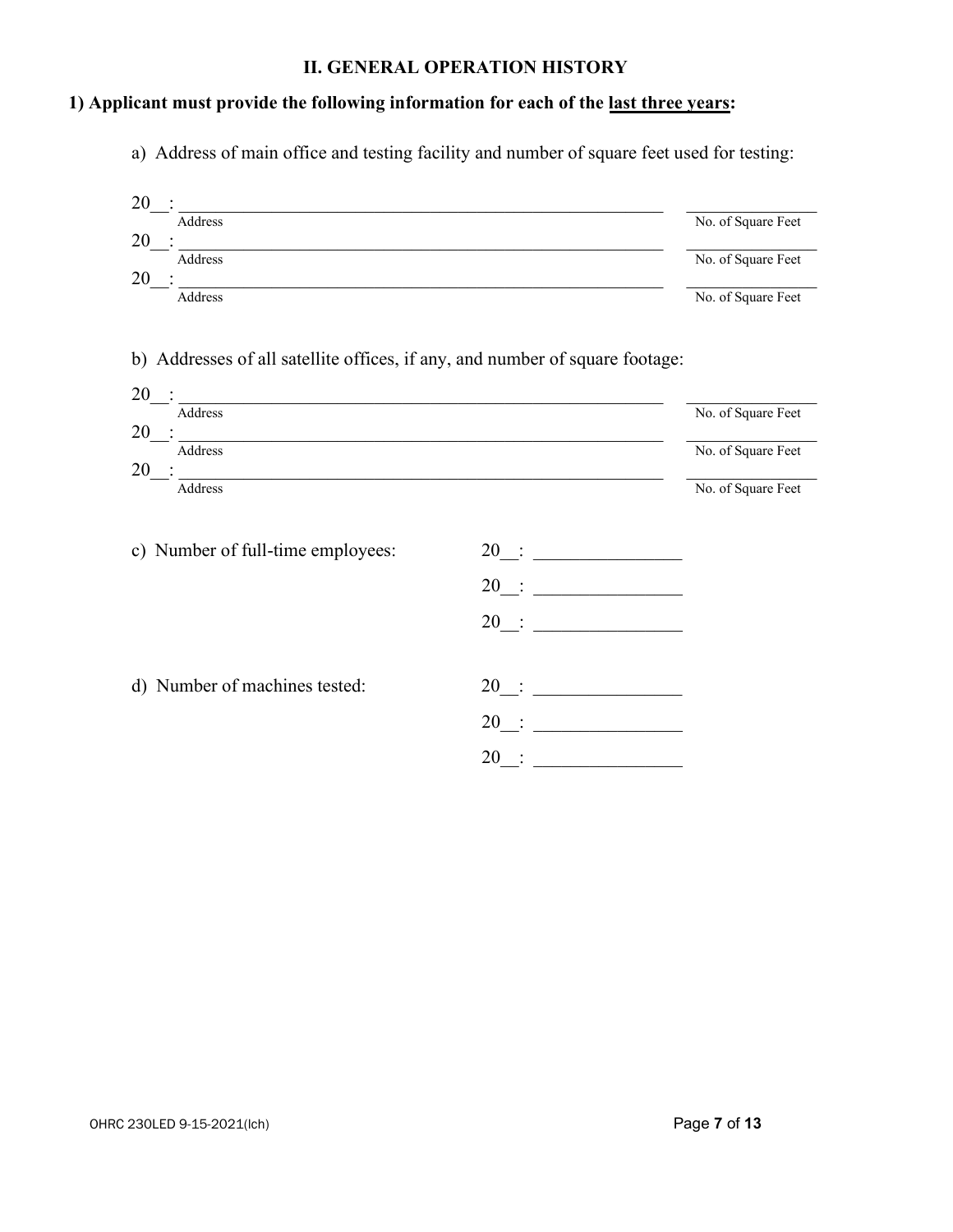#### III. HISTORY OF LICENSING AND TESTING

1) List below the name, address, phone number and e-mail address of all states, countries and/or certifying entities which have issued you a license or certificate to do business as a testing laboratory during the last three years. Provide as Exhibit I, a copy of each license or certification received.

| <b>Name &amp; Address of Entity</b> | <b>Phone Number</b> | <b>E-mail Address</b> |
|-------------------------------------|---------------------|-----------------------|
|                                     |                     |                       |
|                                     |                     |                       |
|                                     |                     |                       |
|                                     |                     |                       |
|                                     |                     |                       |
|                                     |                     |                       |
|                                     |                     |                       |
|                                     |                     |                       |
|                                     |                     |                       |
|                                     |                     |                       |
|                                     |                     |                       |
|                                     |                     |                       |
|                                     |                     |                       |
|                                     |                     |                       |

2) Complete the following information, for the last three years, for each entity for which the lab has performed tests of gaming machines, equipment or components.

| <b>Name &amp; Address of Entity</b> | <b>Phone Number</b> | <b>E-mail Address</b> |
|-------------------------------------|---------------------|-----------------------|
|                                     |                     |                       |
|                                     |                     |                       |
|                                     |                     |                       |
|                                     |                     |                       |
|                                     |                     |                       |
|                                     |                     |                       |
|                                     |                     |                       |
|                                     |                     |                       |
|                                     |                     |                       |
|                                     |                     |                       |
|                                     |                     |                       |
|                                     |                     |                       |
|                                     |                     |                       |
|                                     |                     |                       |
|                                     |                     |                       |
|                                     |                     |                       |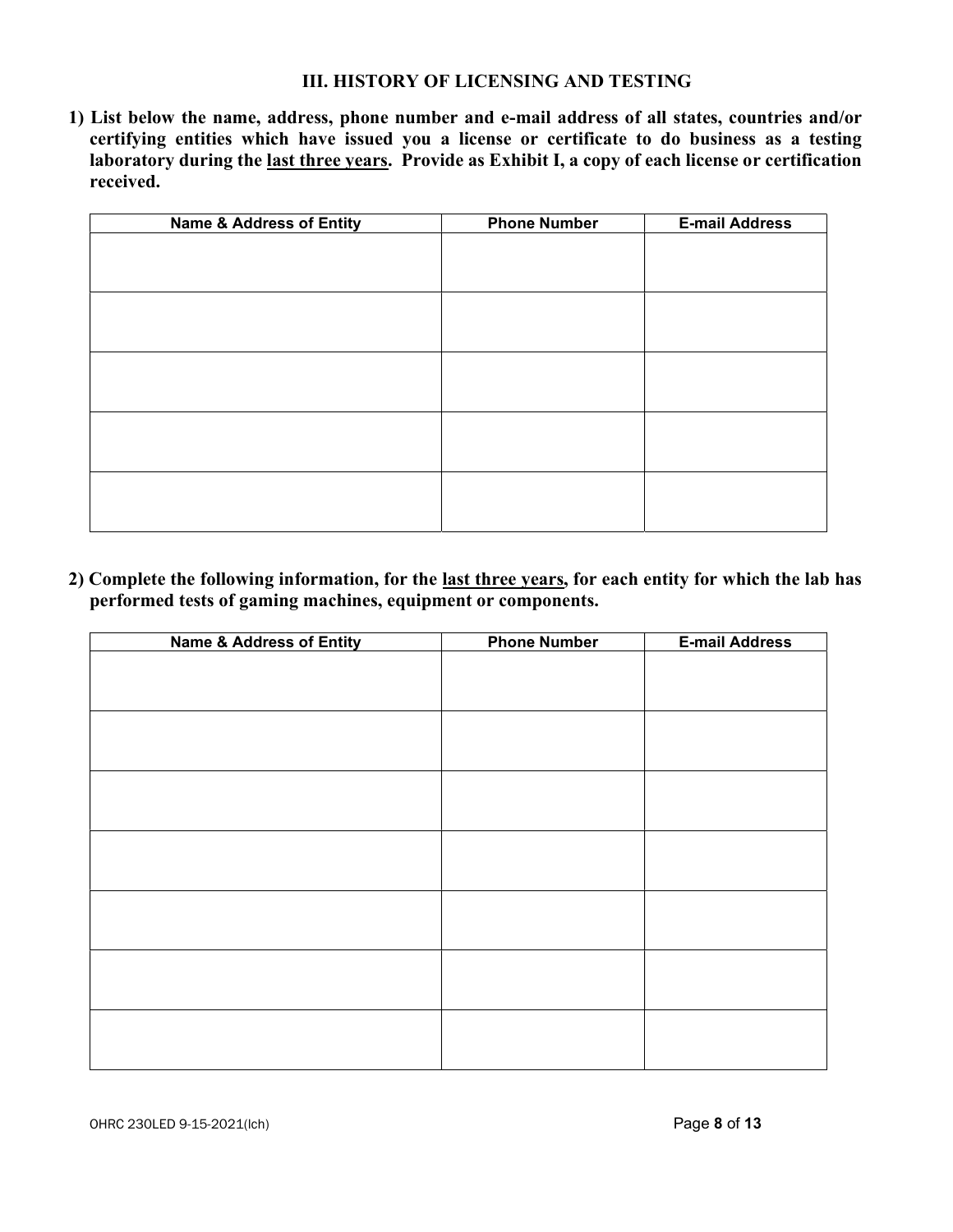#### 3) Attach as Appendix I, a complete list of current in-house staff/personnel in the following categories:

- a. Mechanical, electrical and software engineering staff
- b. Compliance engineering staff
- c. Accounting system and communication protocol engineering specialists
- d. High-level engineering staff for new and current technology
- e. Quality assurance staff
- f. Mathematicians

#### For each employee listed provide the following information:

- 1. Full Name
- 2. Address and phone number
- 3. Position held
- 4. Length of employment
- 5. Previous employment and term
- 6. Name and address of previous employer(s) for past three years
- 7. Attach resume or curriculum vita which includes a full education history

## 4) Explain in Appendix II, how you intend to provide 24 hour 7 day a week support to the Commission including in-house personnel coverage.

 Include in your appendix all documents and materials that you wish to present demonstrating your ability to provide the needed service.

#### 5) Explain in Appendix III, how you will provide on-site testing.

Include in your appendix all documents and materials that you wish to present demonstrating your ability to provide the needed service.

#### 6) Explain in Appendix IV, how you will provide quality assurance.

Include in your appendix all documents and materials that you wish to present demonstrating your ability to provide the needed service.

## 7) Provide in Appendix V, a detailed in-house security plan and copy of surveillance and security plan.

## 8) For any of the past three years, has it been your practice to do due diligence on your employees?

 $\Box$ Yes  $\Box$ No

If yes, explain in Appendix VI, your process of due diligence of your employees.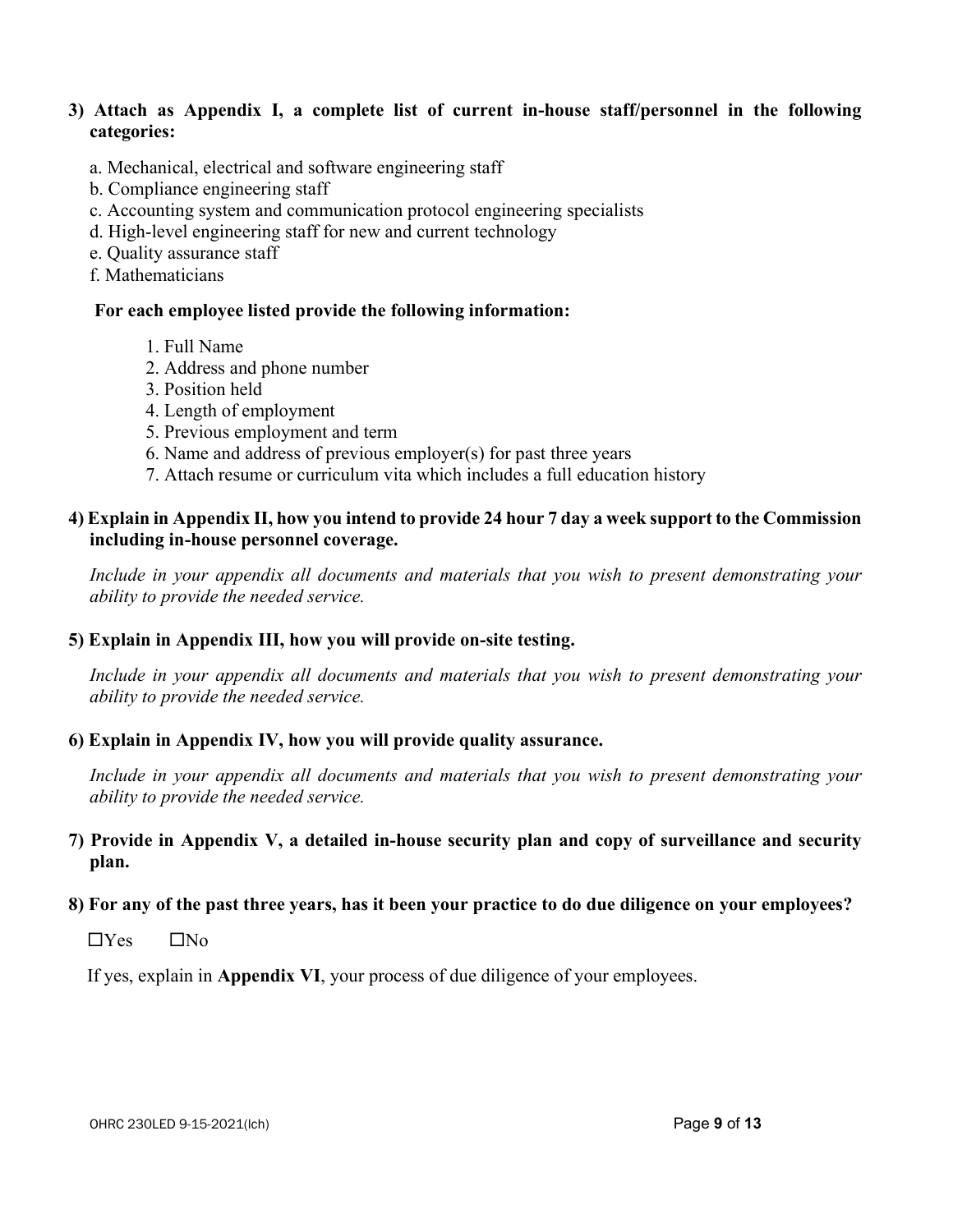9) Explain in Appendix VII, how Applicant will insure that it will possess multiple units of the approved signature devices; how you will provide signatures of the approved software with each certification to assist in the conduct of field audits and will have the ability to provide the specifications on various software verification methods.

 Include in your appendix all documents and materials that you wish to present demonstrating your ability to provide the needed service.

- 10) Provide in Appendix VIII, an inventory of test equipment now owned or leased by Applicant.
- 11) Explain in Appendix IX, what testing techniques Applicant will use to perform detailed protocol tests on the device side and on the system side.

 Include in your appendix all documents and materials that you wish to present demonstrating your ability to provide the needed service.

- 12) Explain in Appendix X, how you will test all external and internal functions including examinations of memory and communication protocol with all devices.
- 13) Provide a current organizational chart of your entire company.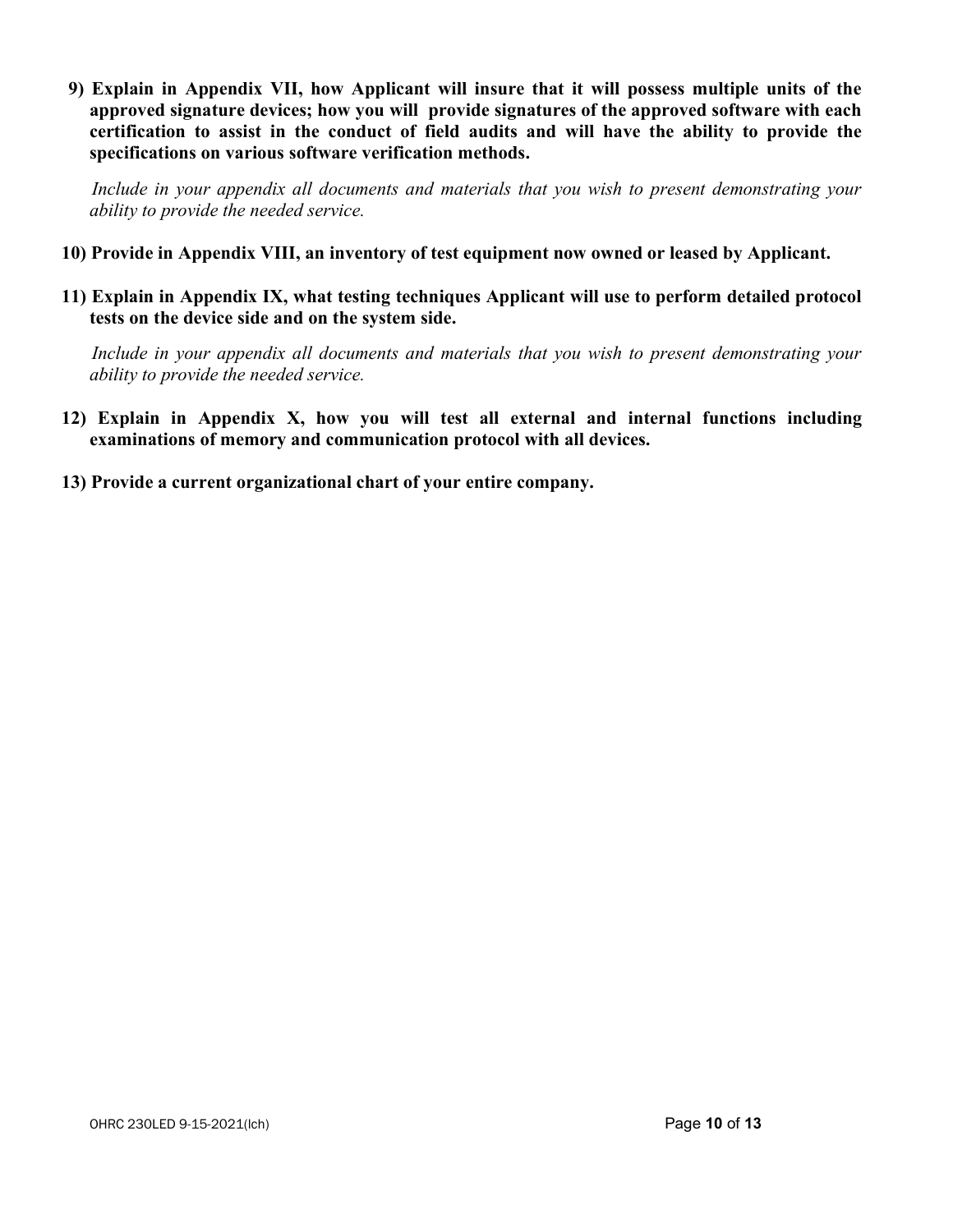## IV. APPLICANT CERTIFICATION

Applicant certifies that it is neither owned nor controlled by an organization licensee, an Indian tribe, a state, or any manufacturer, supplier or operator of gaming machines or devices.

| Applicant's Business Name                                            |      | Trade Name (DBA) |               |      |
|----------------------------------------------------------------------|------|------------------|---------------|------|
| Printed Full Legal Name of Agent                                     |      | Agent's Title    |               |      |
| Signature                                                            | Date |                  |               |      |
| <b>STATE OF</b><br><u> 1989 - Johann Barnett, fransk politiker (</u> | SS:  |                  |               |      |
| COUNTY OF $\frac{1}{\sqrt{2\pi}}$                                    |      |                  |               |      |
| Subscribed and sworn to before me this day of                        |      |                  |               | , 20 |
| (SEAL)                                                               |      |                  | Notary Public |      |
| My Commission Expires:                                               |      |                  |               |      |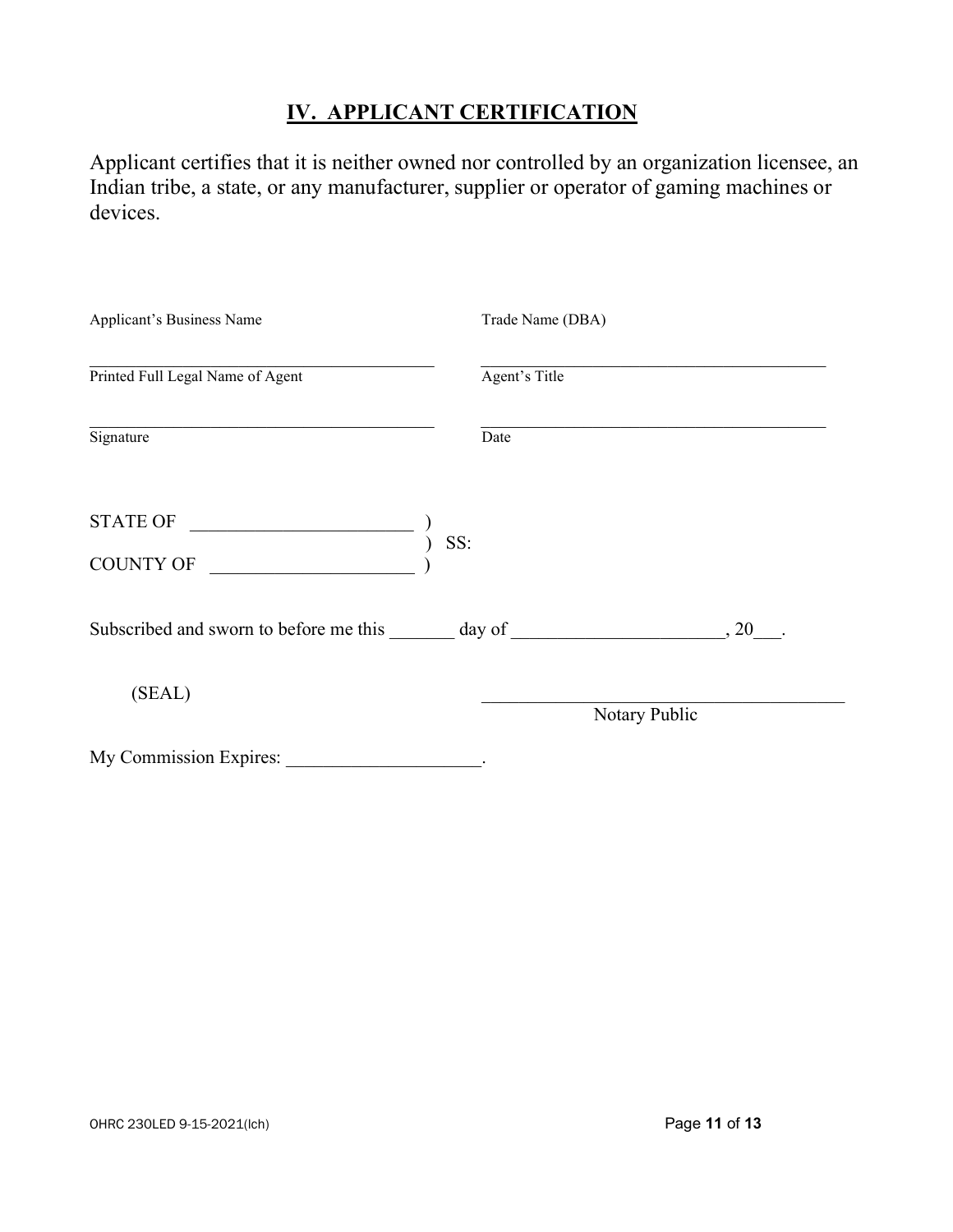## V. AFFIRMATION & CONSENT

I, the assessment of the Applicant, state and  $\alpha$  as authorized agent of the Applicant, state

 Printed Name under penalty of perjury that the statements, attachments and supporting documents in this Independent Testing Laboratory Application are true and correct to the best of my knowledge and belief, and that this statement is executed with the knowledge that misrepresentation or failure to reveal information requested may be deemed sufficient cause for refusal to issue a license by the State of Oklahoma. Further, I am aware that later discovery of an omission or misrepresentation made in the above statements may be grounds for the denial of a license or the revocation of the license. I am voluntarily submitting this application on behalf of the Applicant to the Oklahoma Horse Racing Commission under oath with full knowledge that I may be charged with perjury or other crimes for intentional omissions and misrepresentations pursuant to Oklahoma law. I further consent to any background investigation necessary to determine the present and continuing suitability of the Applicant and that this consent not only applies during the application period but also continues as long as the Applicant holds an Oklahoma license. I understand that further information may be requested of the Applicant in regard to this application, and the Applicant agrees to supply such information upon request.

| Applicant's Business Name                     |     | Trade Name (DBA) |               |
|-----------------------------------------------|-----|------------------|---------------|
| Printed Full Legal Name of Agent              |     | Agent's Title    |               |
| Signature                                     |     | Date             |               |
| <b>STATE OF</b>                               |     |                  |               |
| <b>COUNTY OF</b>                              | SS: |                  |               |
| Subscribed and sworn to before me this day of |     |                  | , 20          |
| (SEAL)                                        |     |                  | Notary Public |
| My Commission Expires:                        |     |                  |               |